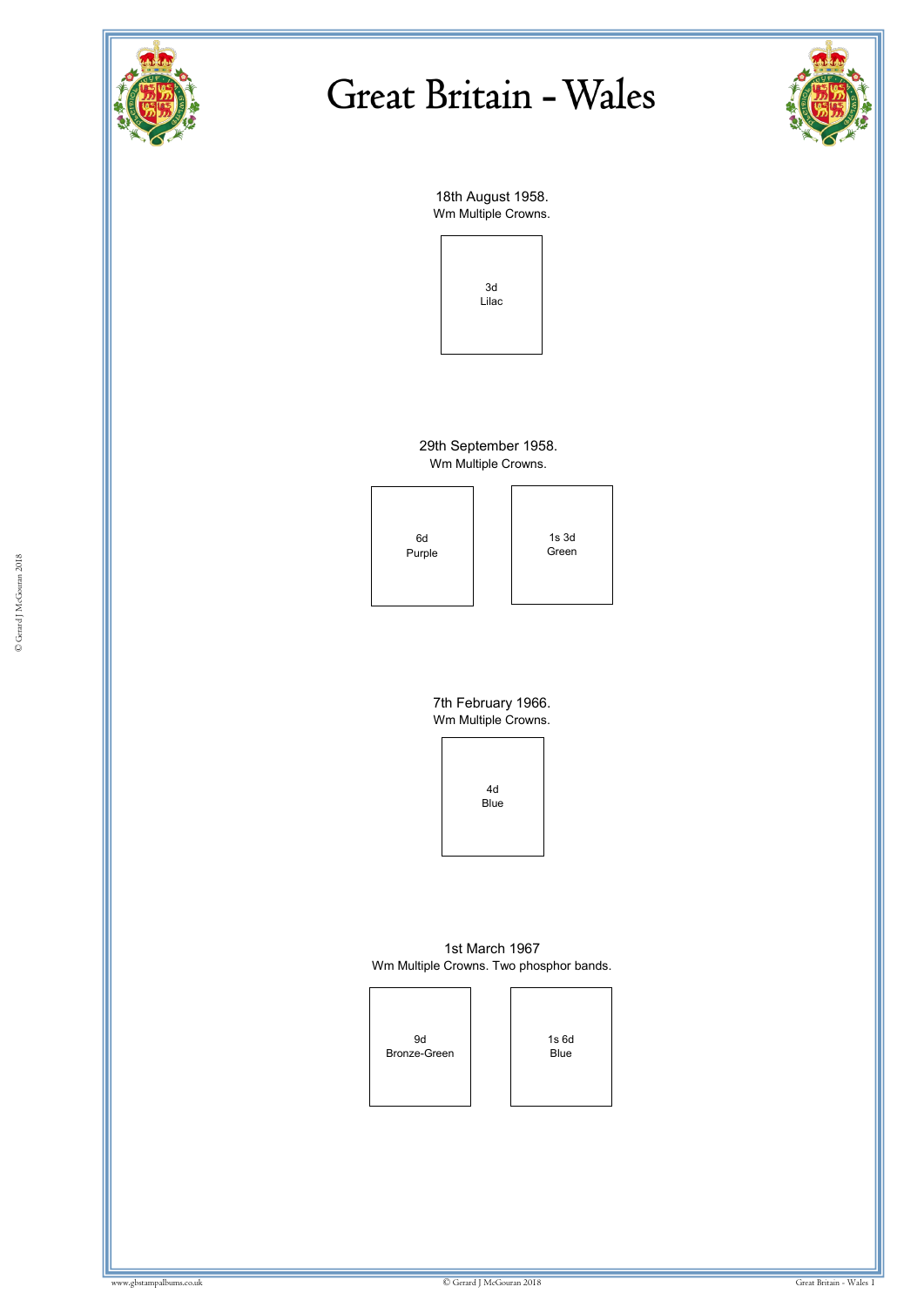16th May 1967 Wm Multiple Crowns. Centre phosphor band.



1st October 1967. Wm Multiple Crowns. Two phosphor bands.

> 4d Blue

6th December 1967. Centre phosphor band.



21st June 1968. Two phosphor bands.

> 4d Blue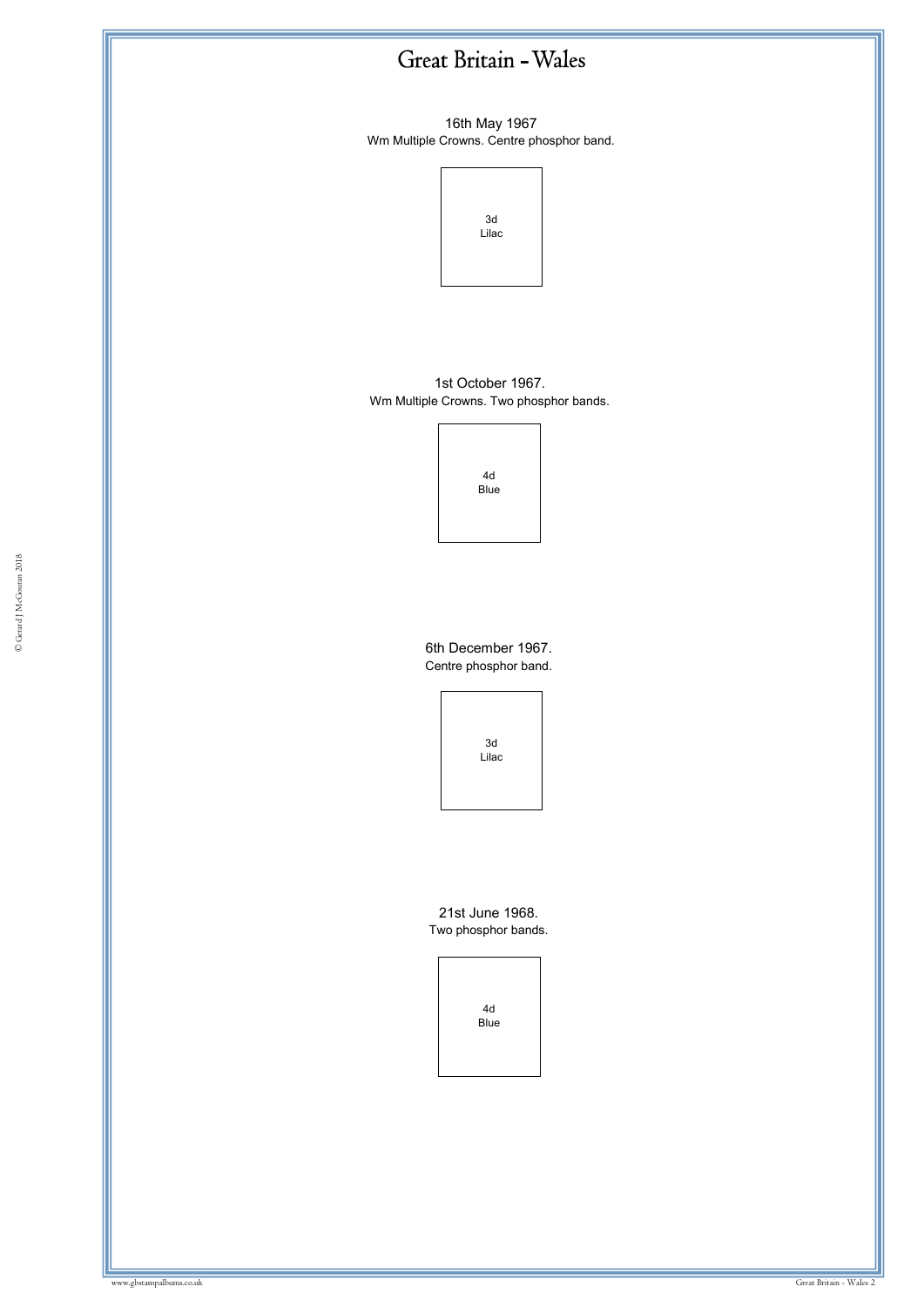#### 4th September 1968.









26th February 1969. Centre phosphor band.

> 4d Vermillion

© Gerard J McGouran 2018

1st August 1969. Two phosphor bands.

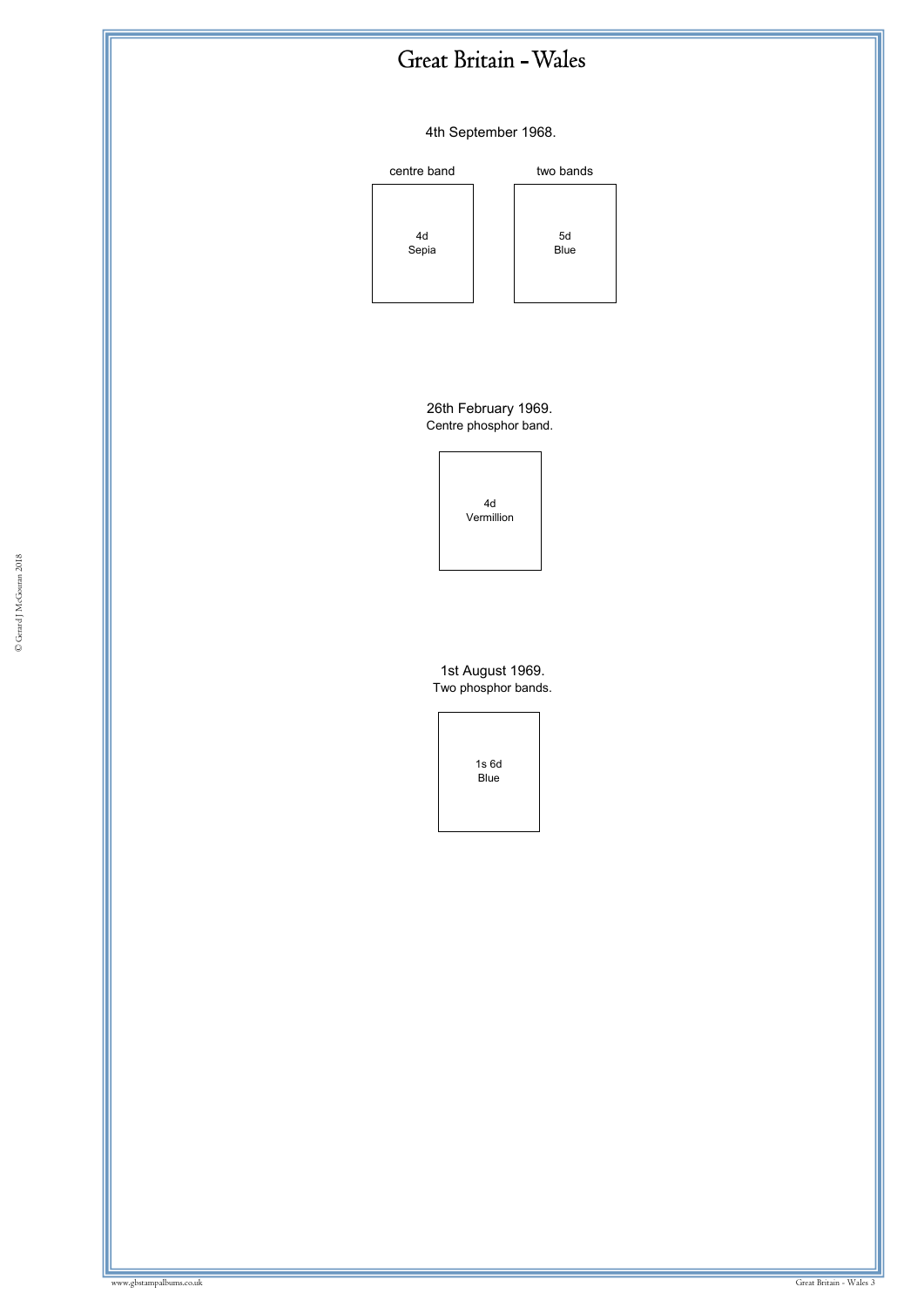#### Decimal Currency

7th July 1971. Printed in Gravure. Two phosphor bands unless stated.



23rd January 1974. Printed in Gravure. Two phosphor bands unless stated.



6th November 1974. Printed in Gravure. Two phosphor bands unless stated.



21st May 1975. Printed in Gravure. Centre phosphor band.

> 5½p Violet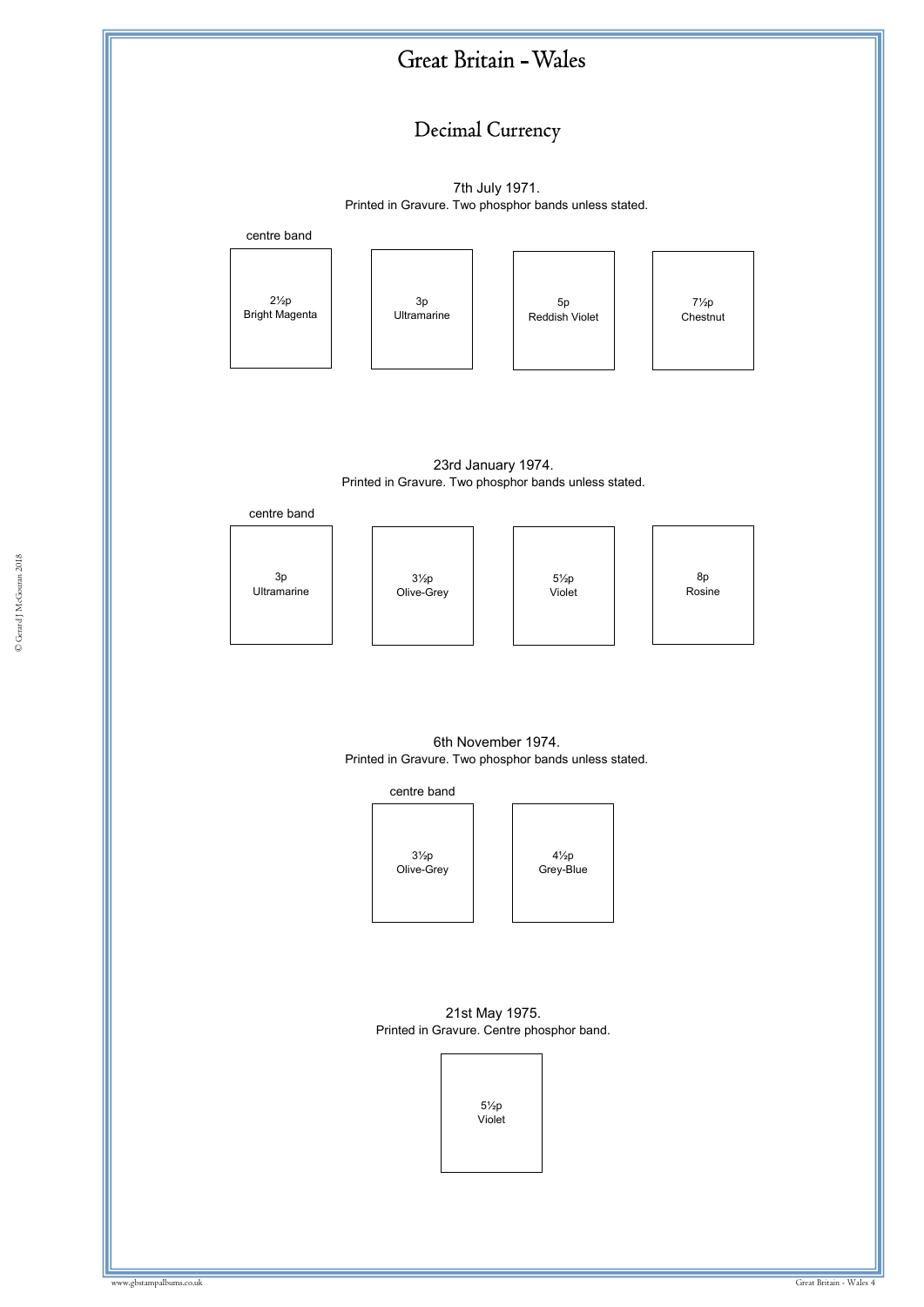

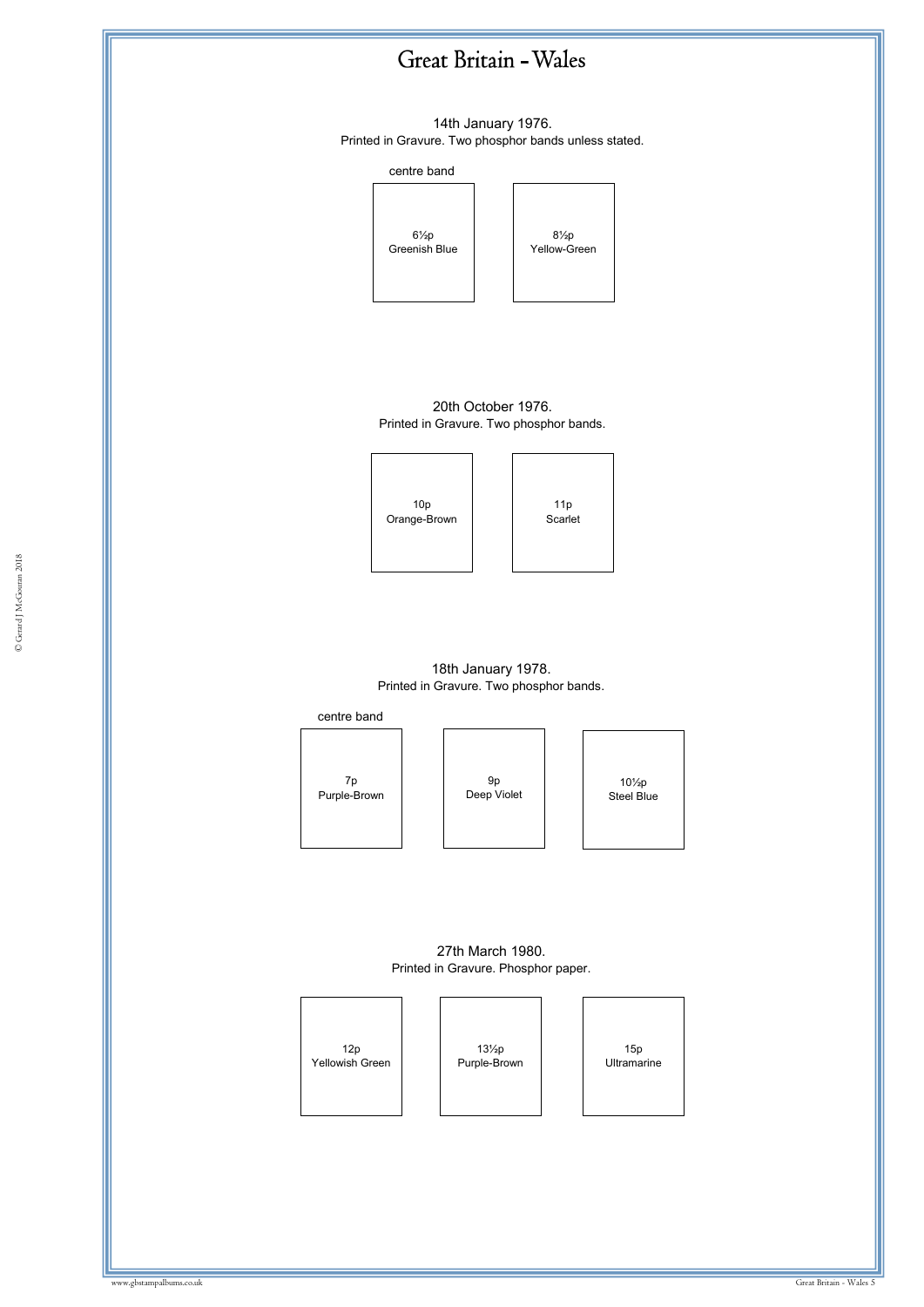23rd July 1980. Printed in Gravure. Centre phosphor band.



10th January 1981. Printed in Litho. Phosphor paper. Perf 15 x 14.



 $\frac{60}{1000}$  and  $\frac{1}{1000}$ 8th April 1981. Printed in Litho. Phosphor paper unless stated. Perf 14.



24th February 1982. Printed in Litho. Phosphor paper unless stated. Perf 14.



12½p Light Emerald 15½p Pale Violet

19½p Olive-Grey

26p Rosine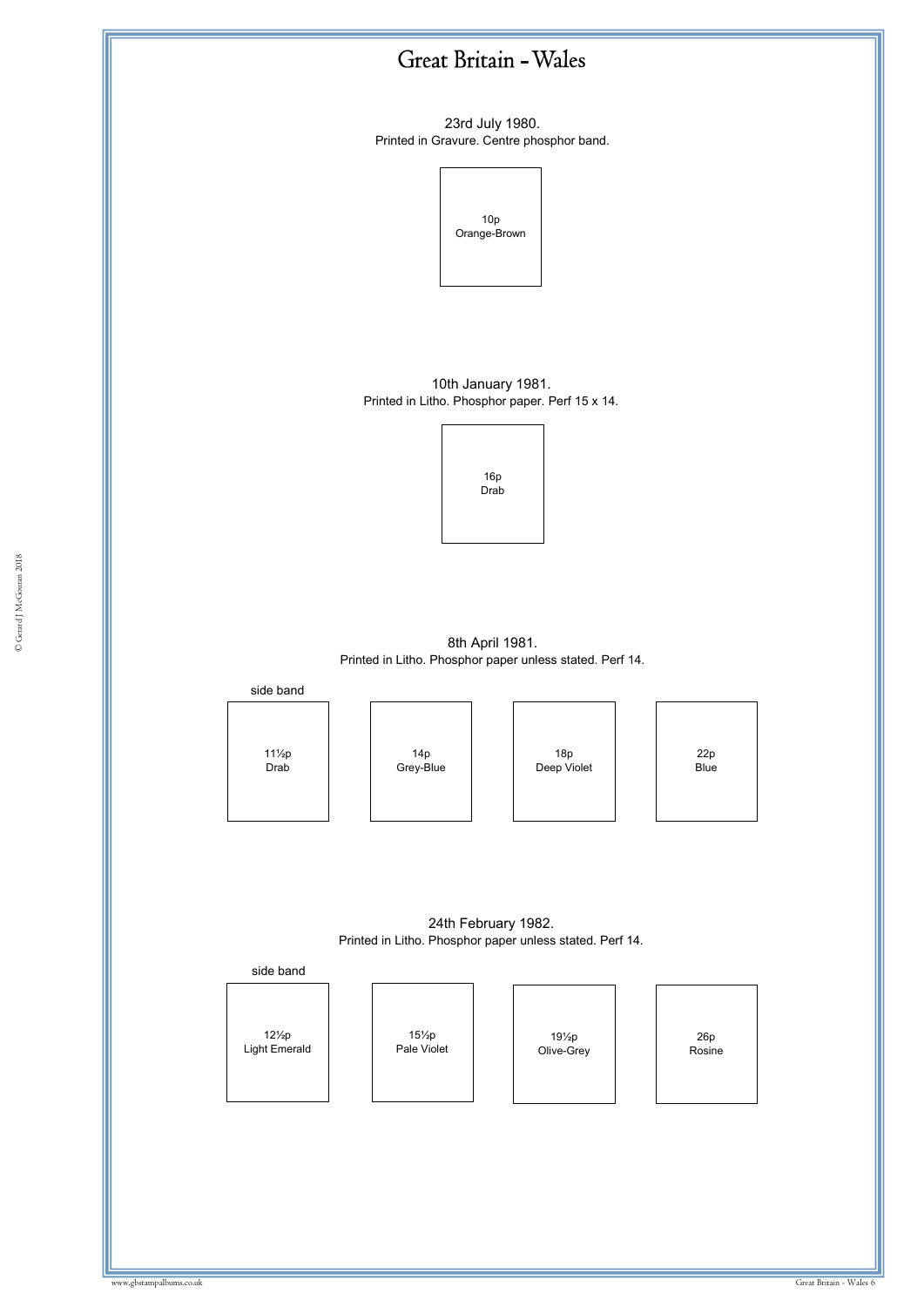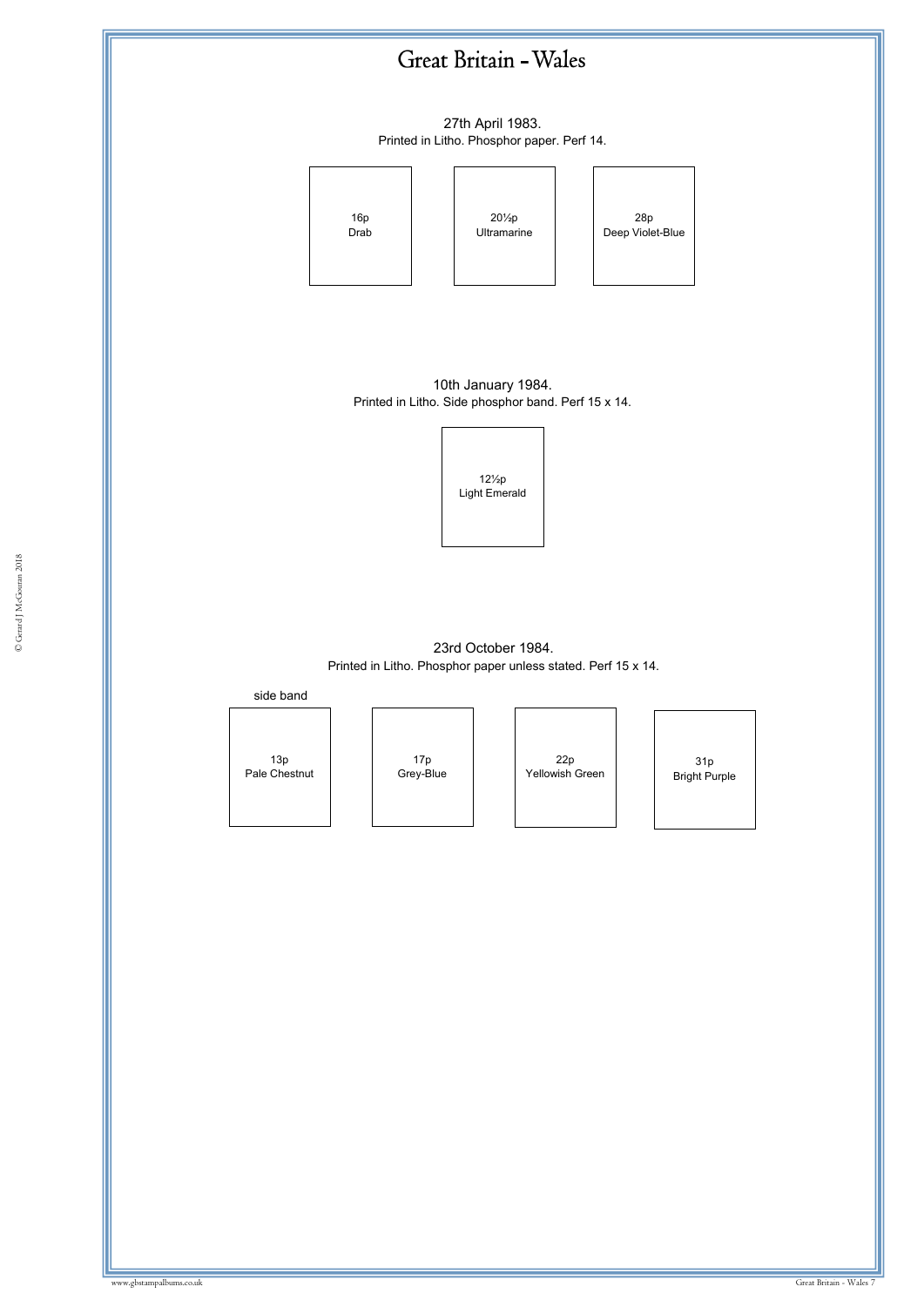7th January 1986. Printed in Litho. Side phosphor band. Perf 15 x 14.



6th January 1987. Printed in Litho. Phosphor paper. Perf 15 x 14.

> 18p Deep Olive-Grey

w.gbstampalbums.co.uk 27th January 1987. Printed in Litho. Phosphor paper. Perf 15 x 14.

> 26p Rosine

28p Deep Violet-Blue

8th November 1988. Printed in Litho. Phosphor paper unless stated. Perf 15 x 14.



14p Deep Blue

19p Bright Orange-Red

23p Bright Green

32p Greenish Blue

© Gerard J McGouran 2018 © Gerard J McGouran 2018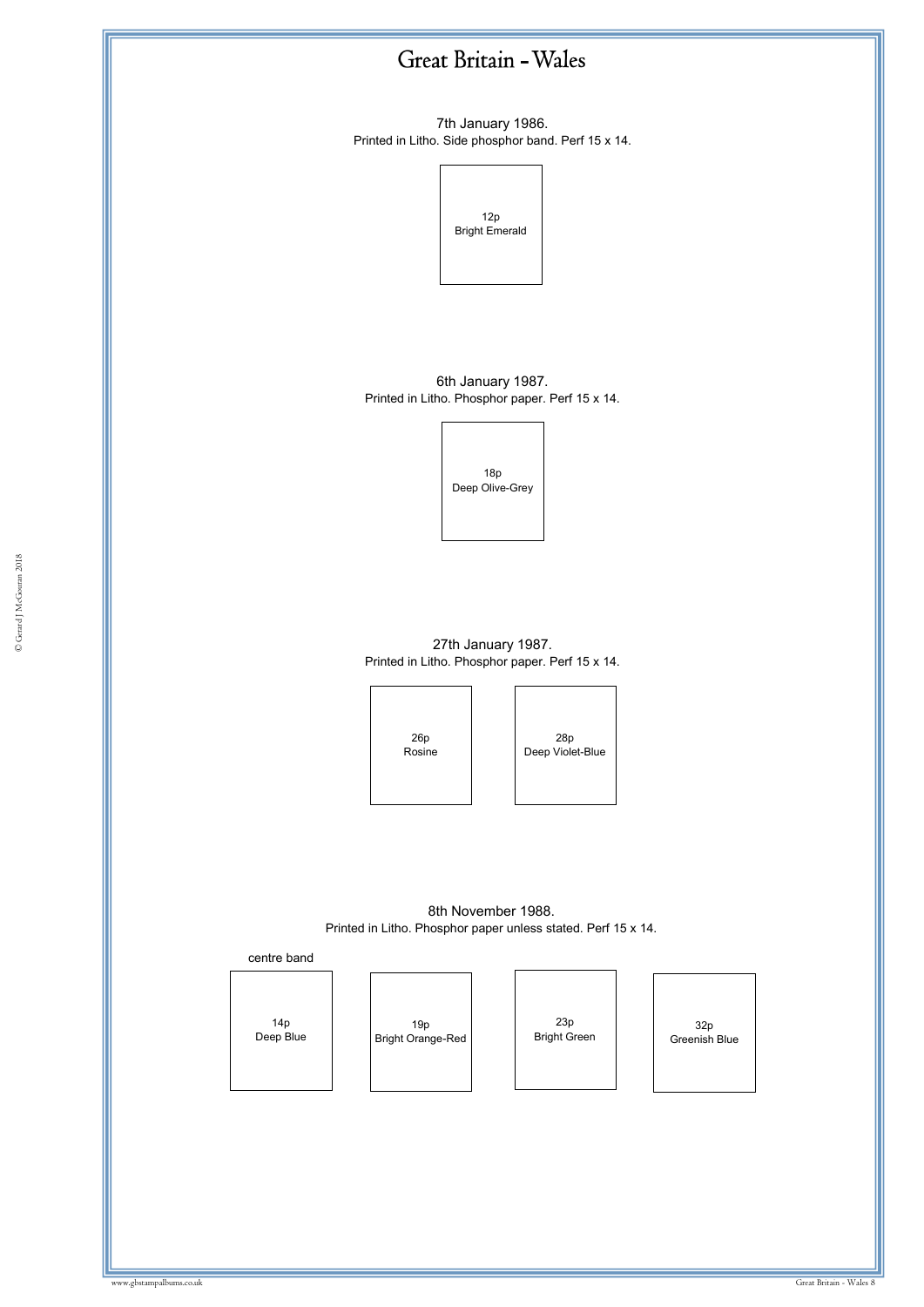

27th November 1989. Printed in Litho. Centre phosphor band. Perf 15 x 14.



28th November 1989. Printed in Litho. Phosphor paper. Perf 15 x 14.

f



| 34 <sub>p</sub><br>Deep Bluish Grey |
|-------------------------------------|

1st December 1990. Printed in Litho. Centre phosphor band. Perf 15 x 14.



4th December 1990. Printed in Litho. Phosphor paper. Perf 15 x 14.



26p Drab

37p Rosine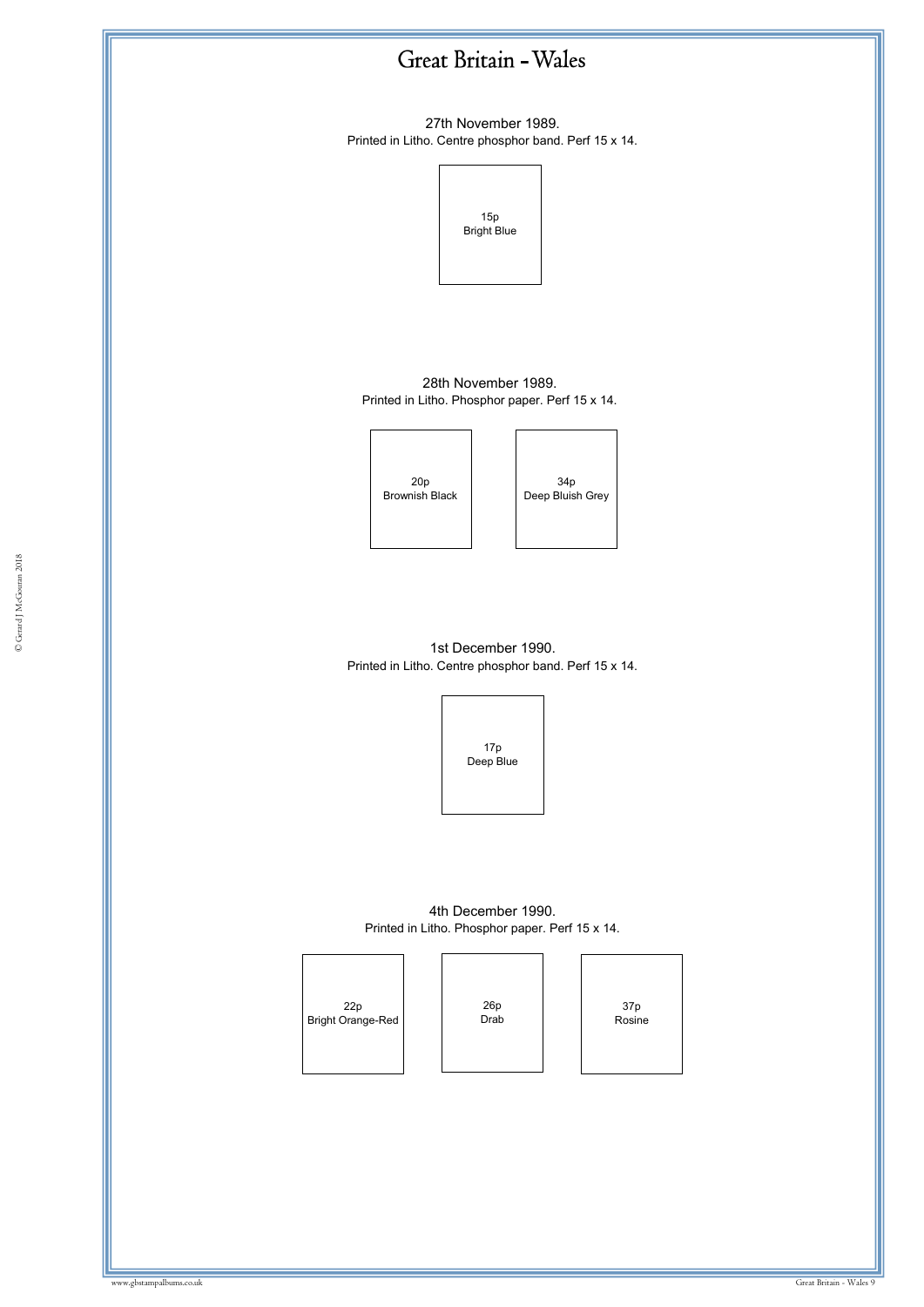

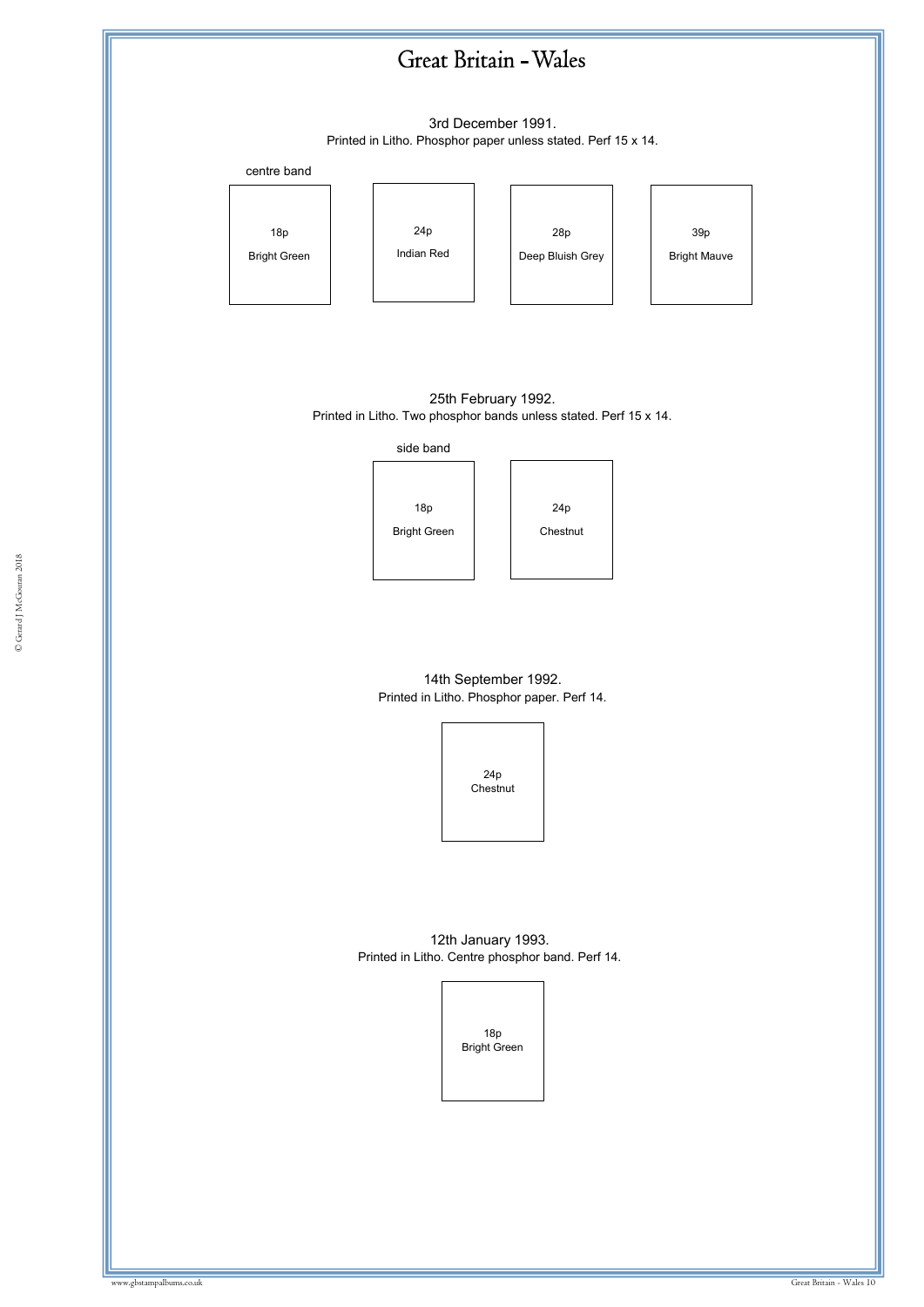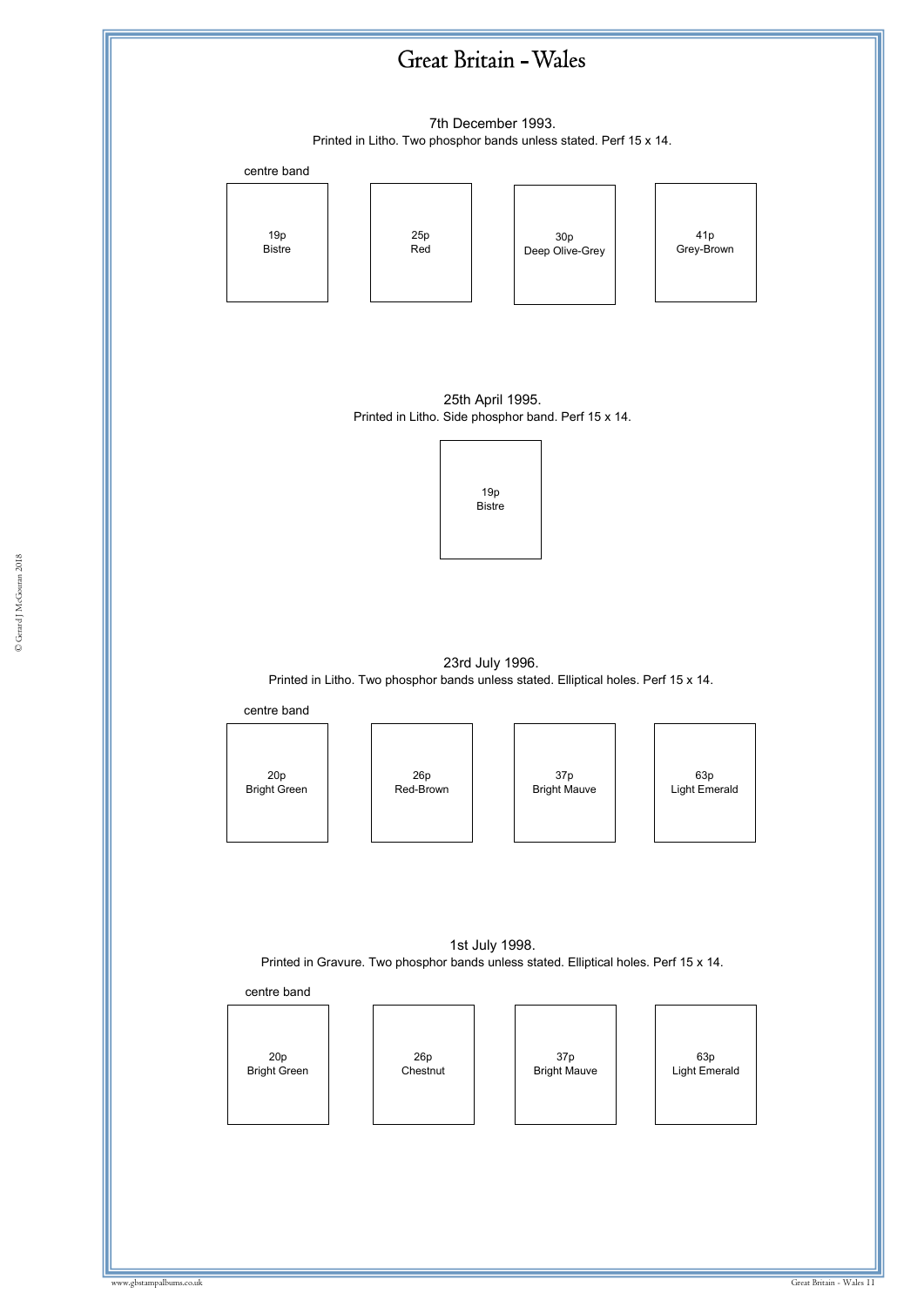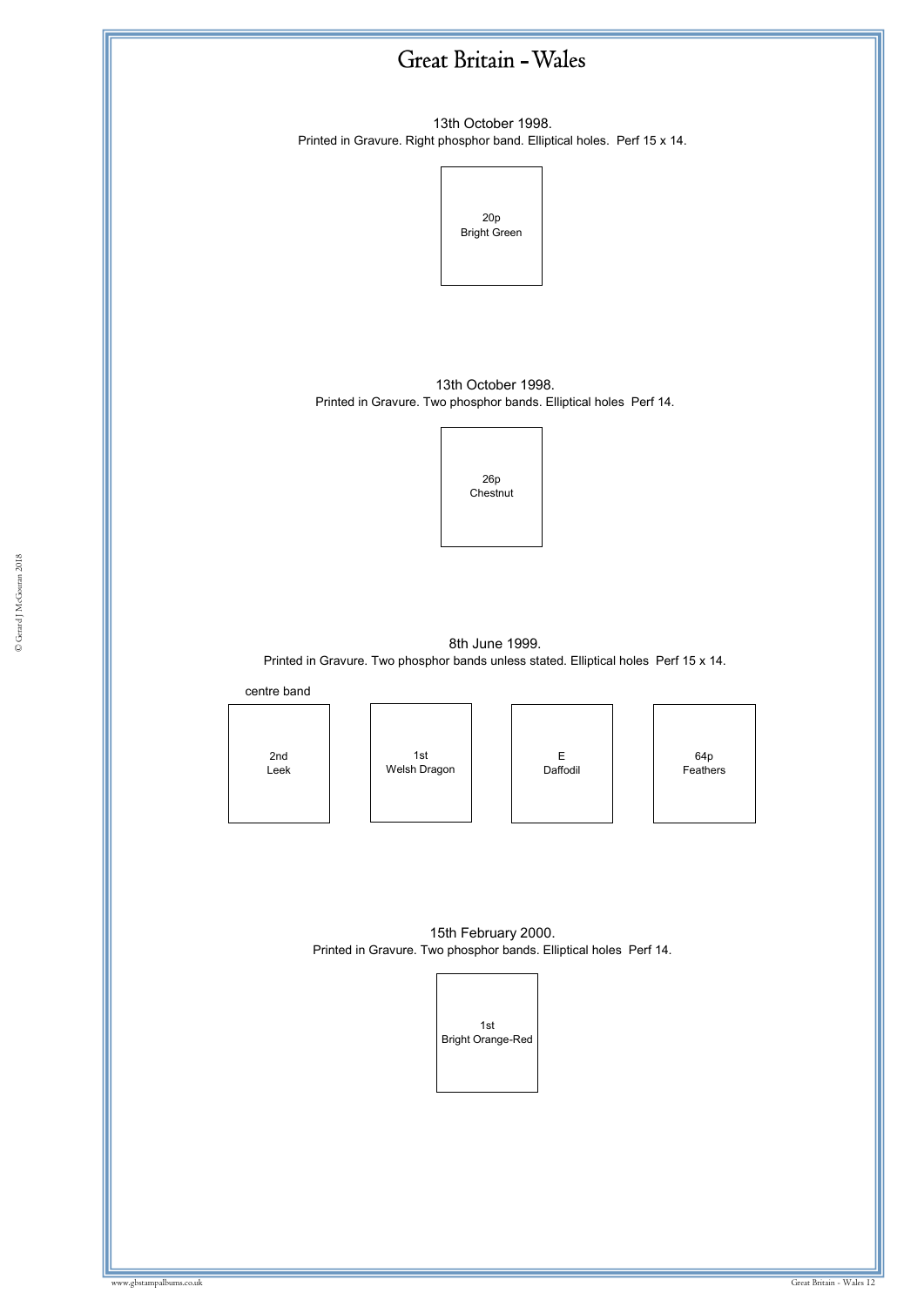25th April 2000. Printed in Gravure. Two phosphor bands. Elliptical holes. Perf 15 x 14.



18th September 2000. Printed in Gravure. Right phosphor band. Elliptical holes. Perf 14.



4th July 2002. Printed in Gravure. Two phosphor bands. Elliptical holes. Perf 15 x 14.



14th October 2003. Printed in Gravure. White borders. Two phosphor bands. Elliptical holes. Perf 15 x 14.

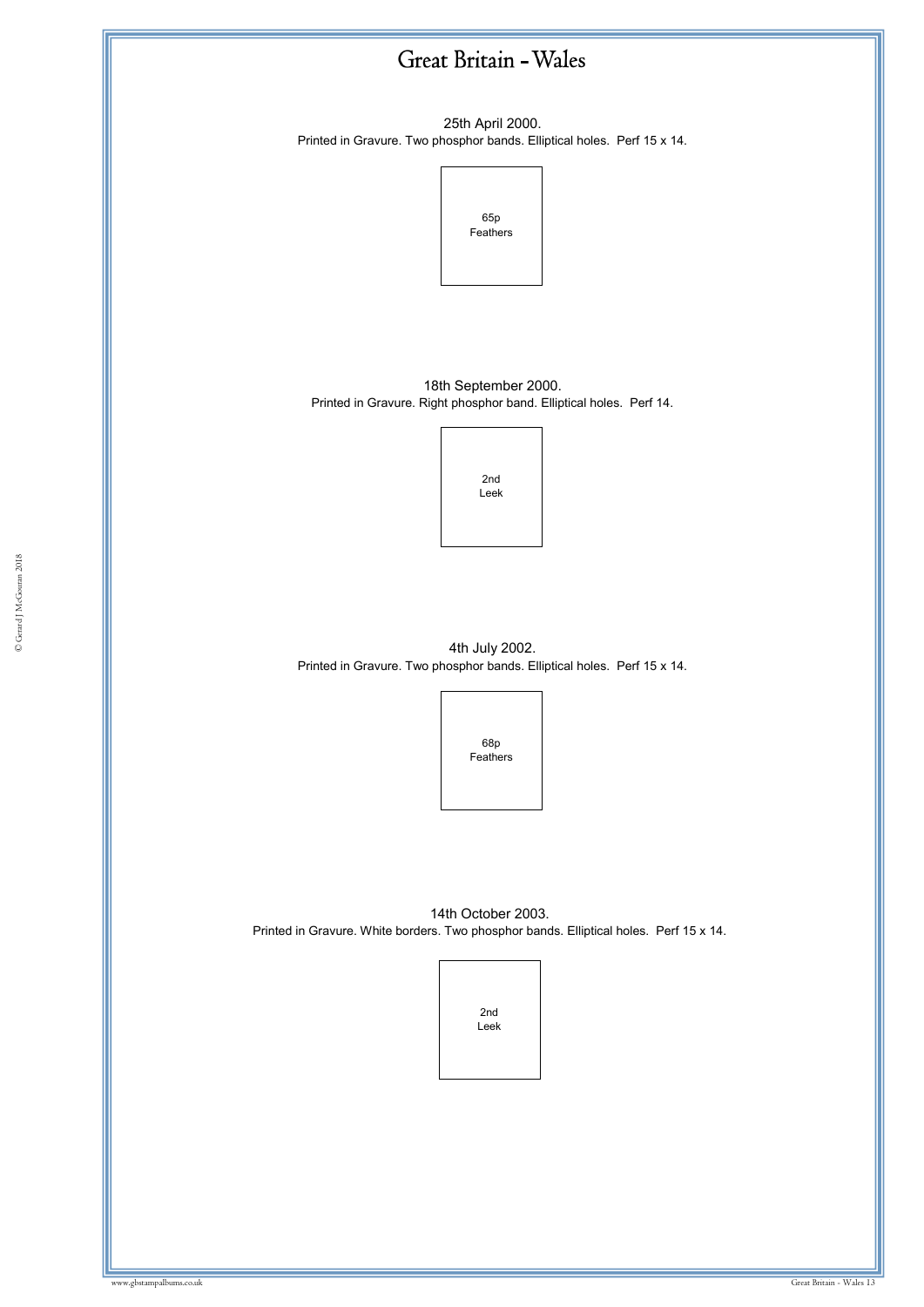14th October 2003. Printed in Gravure. White borders. Two phosphor bands. Elliptical holes. Perf 15 x 14.



11th May 2004. Printed in Gravure. White borders. Two phosphor bands. Elliptical holes. Perf 15 x 14.



5th April 2005. Printed in Gravure. White borders. Two phosphor bands. Elliptical holes. Perf 15 x 14.



28th March 2006. Printed in Gravure. White borders. Two phosphor bands. Elliptical holes. Perf 15 x 14.

> 42p Daffodil

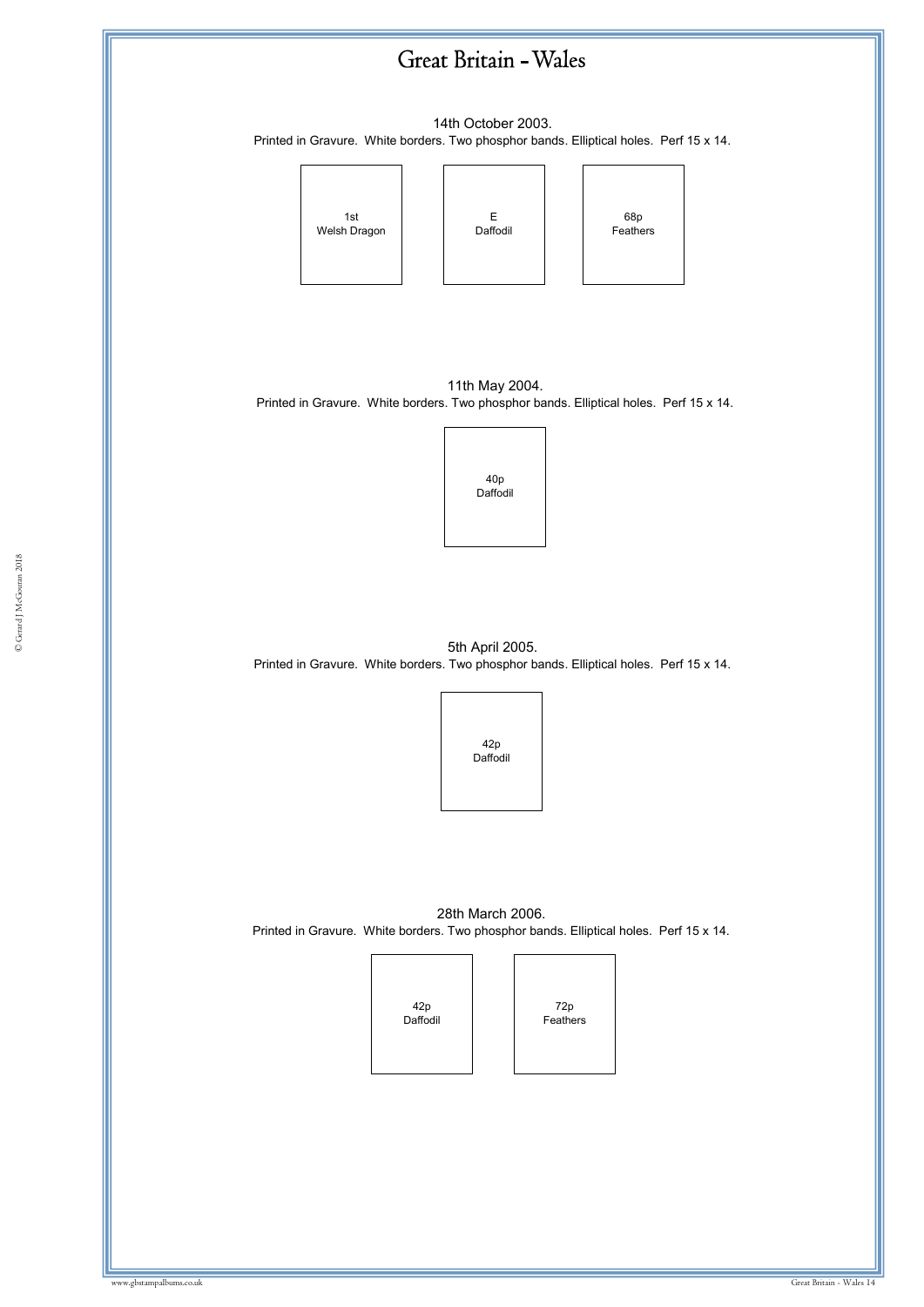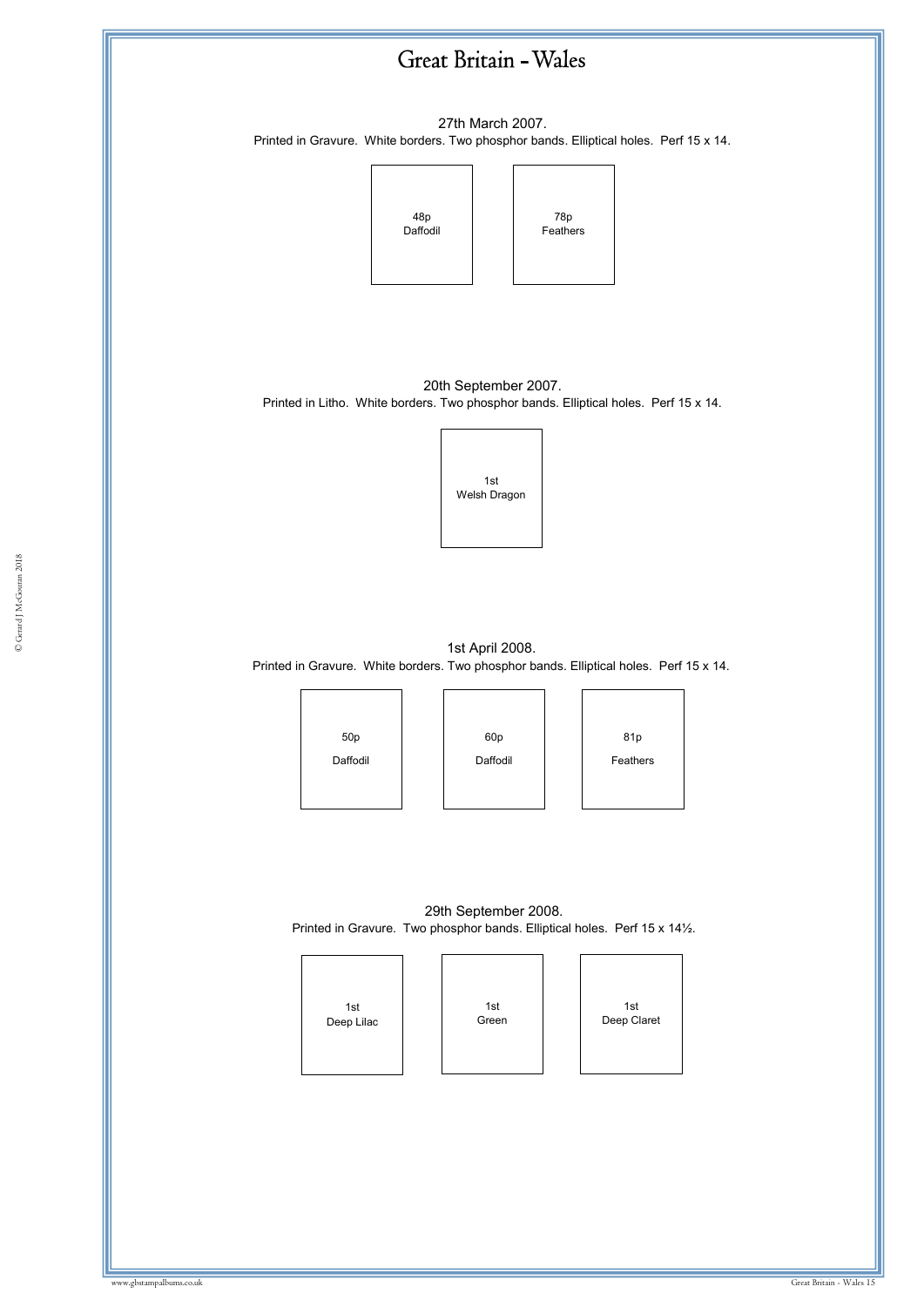

© Gerard J McGouran 2018 © Gerard J McGouran 2018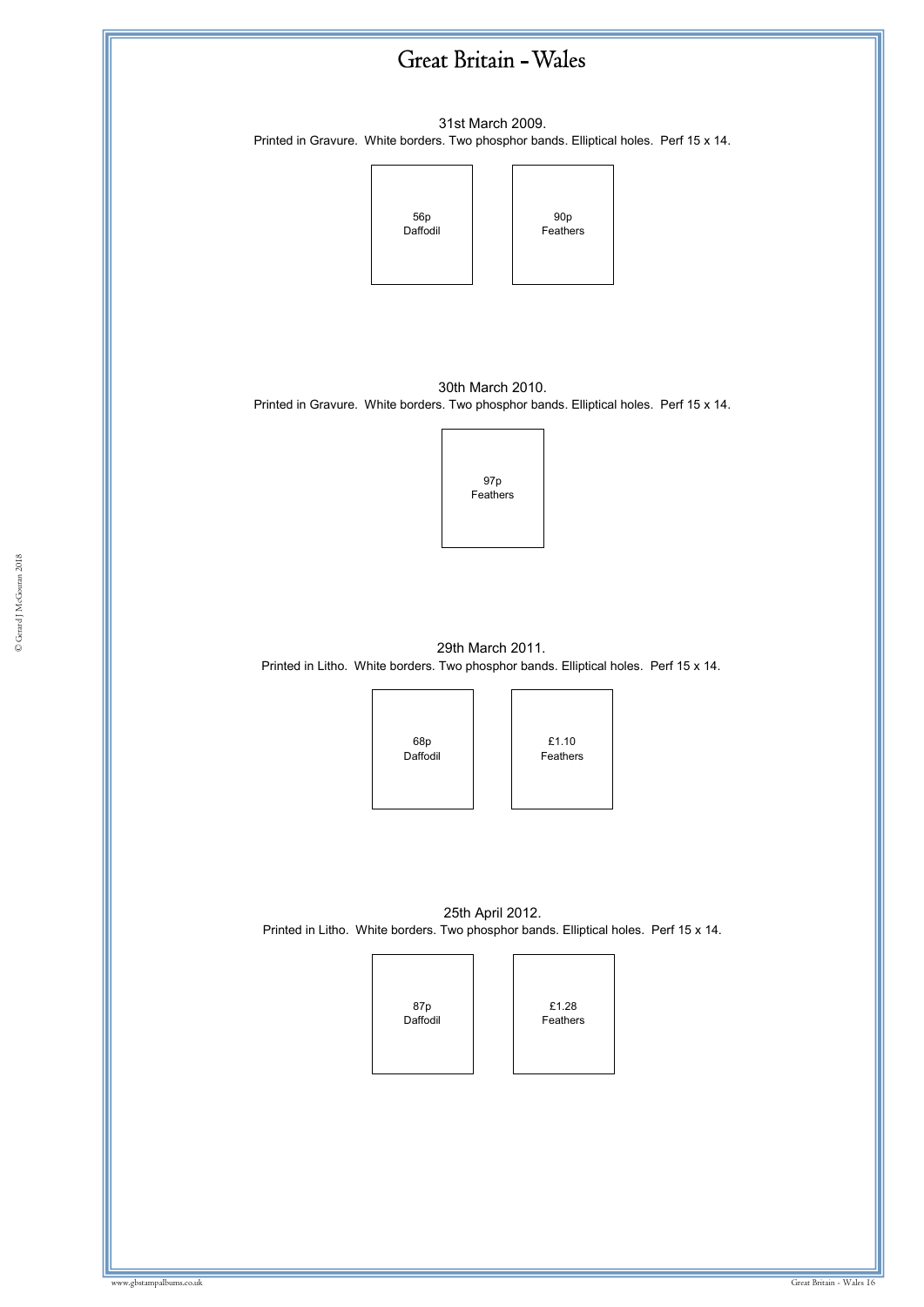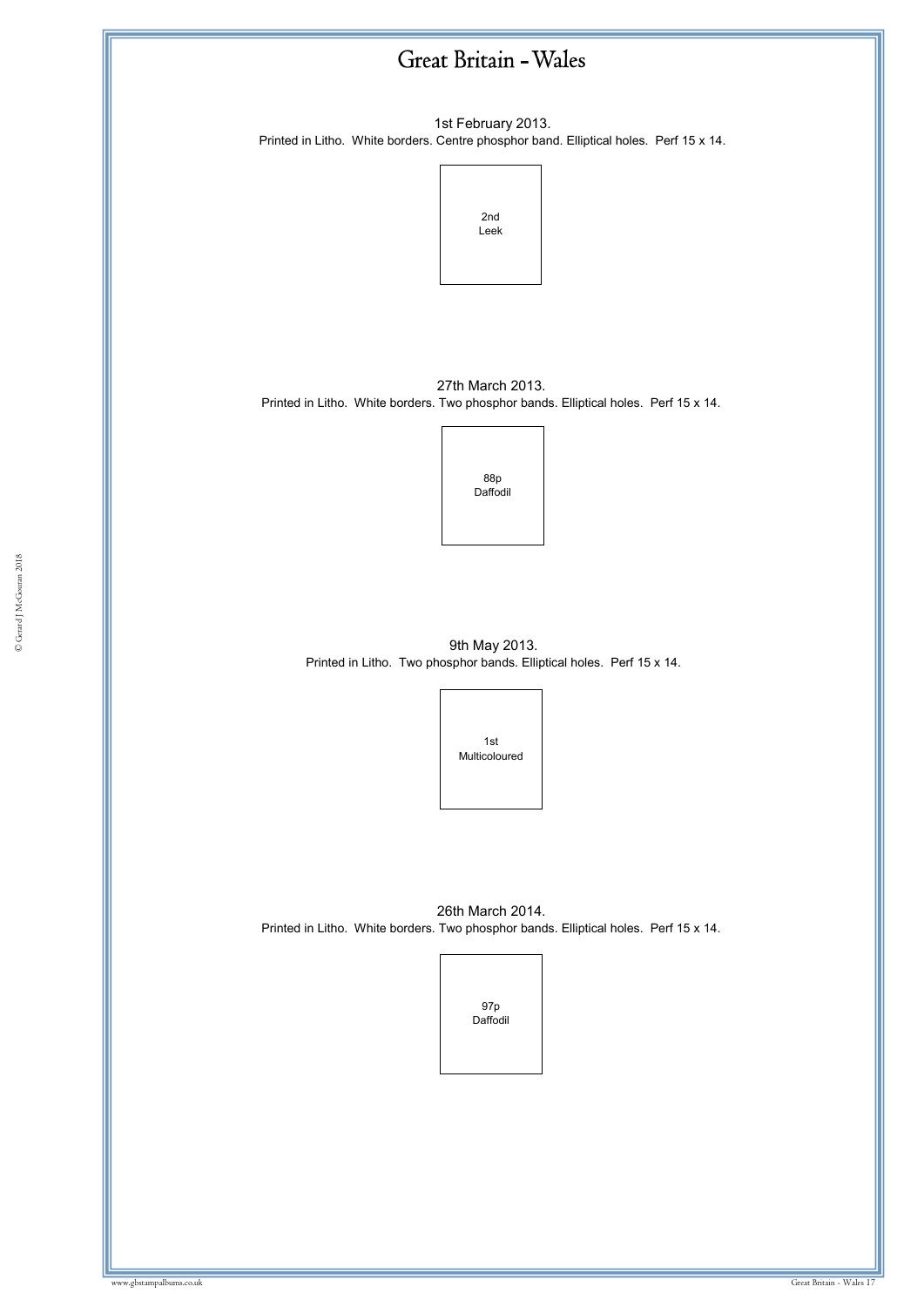

24th March 2015. Printed in Litho. White borders. Two phosphor bands. Elliptical holes. Perf 15 x 14.



22nd March 2016. Printed in Litho. White borders. Two phosphor bands. Elliptical holes. Perf 15 x 14.



21st March 2017. New Typeface. Printed in Litho. White borders. Two phosphor bands. Elliptical holes. Perf 15 x 14.



£1.40 Feathers

#### 20th March 2018.

Printed in Litho with white borders. Two phosphor bands unless stated. Elliptical holes. Perf 15 x 14.

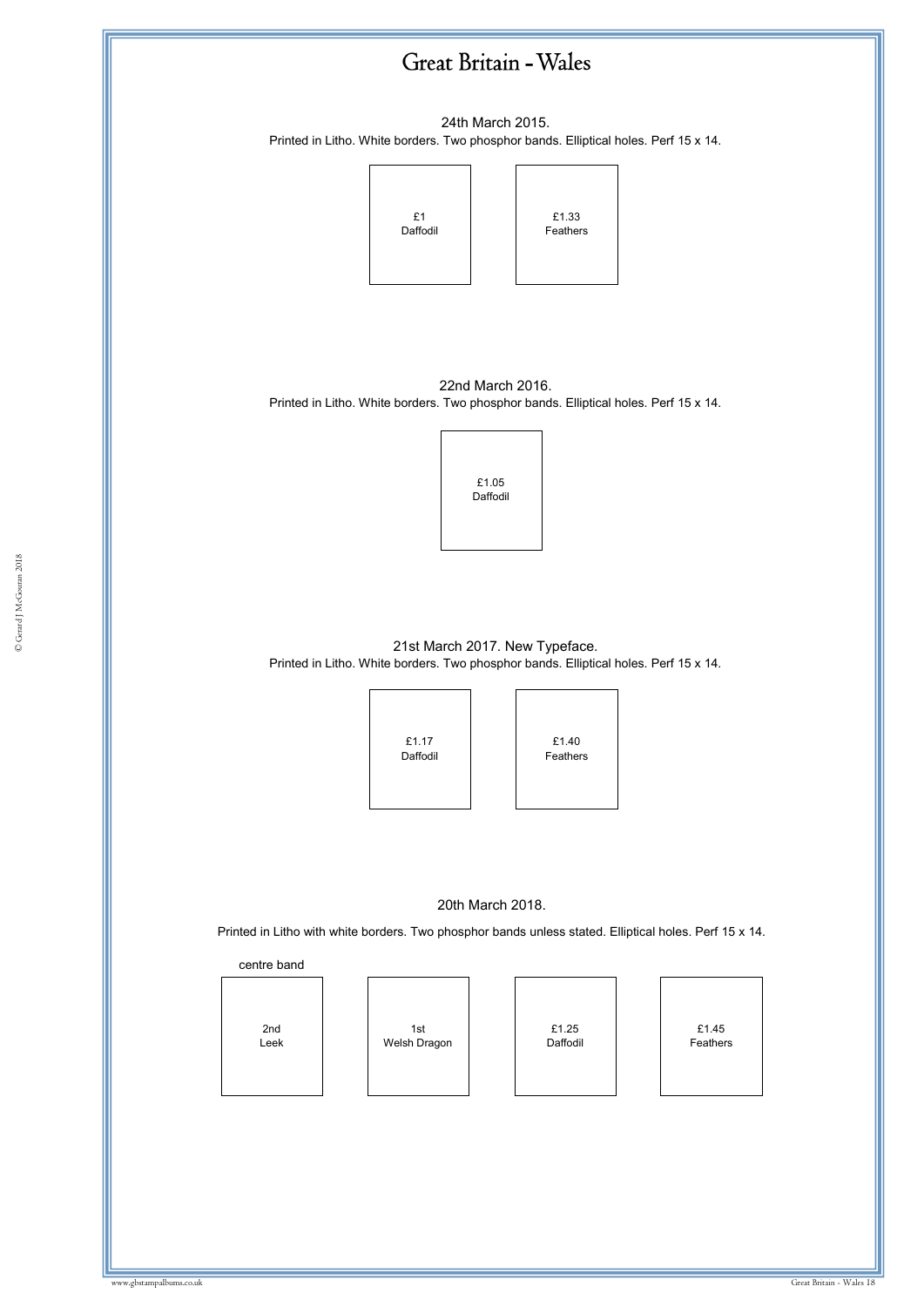